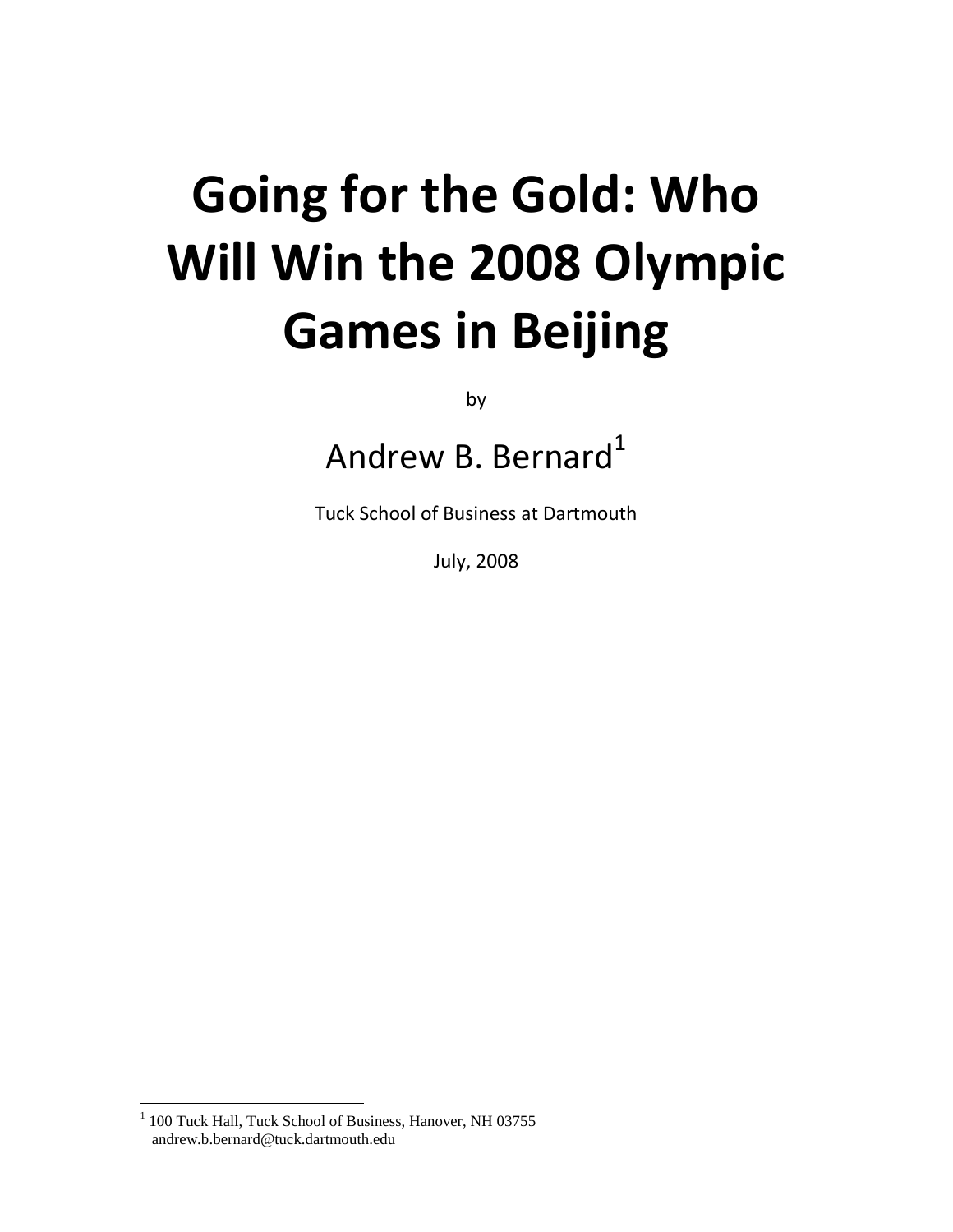Even with the opening ceremony of the 2008 Beijing Olympic Games more than a month away, it is possible to predict which countries will come home winners. Using an original model based on economics and a dash of statistics and with no knowledge of individual sports or athletes, it is possible to accurately forecast both the number of medals and the number of gold medals that the top countries will win.

The forecasting model includes four factors to predict country total and gold medal shares. The factors include measures of available resources, population and per capita income, as well as the share of medals in the most recent Summer Olympics and a host effect. The track record of the forecasting model is quite remarkable with 96+% accuracy in predicting the outcomes in both the Sydney and Athens games.

The top five total and gold medal countries are given in Tables 1 and 2 respectively. The countries at the top remain unchanged with the overall medal winner being the United States with a predicted total of 105 medals. Following the U.S., are Russia, China, Germany and Australia.

The most interesting result from the model is in the gold medal totals. Due a powerful home field advantage China is expected to just edge out the US for the gold medal top spot. Building on its surprisingly strong outcome in Athens, Japan is expected to join Russia and Australia at the top of gold medal standings.

Tables 3 and 4 give the models predictions for a wider range of countries: all those predicted to win 6 or more total medals and 4 or more gold medals. It is worth noting that of the 10 largest countries in terms of population, five are missing from the ranks of top medal winners – India (1 in Athens), Indonesia (4), Pakistan (0), Bangladesh (0) and Nigeria (2). Similarly relatively high-income countries such as Luxembourg, Ireland and Iceland all missed out on medals in 2004. Neither population nor income alone is sufficient to gain a place on the medal podium.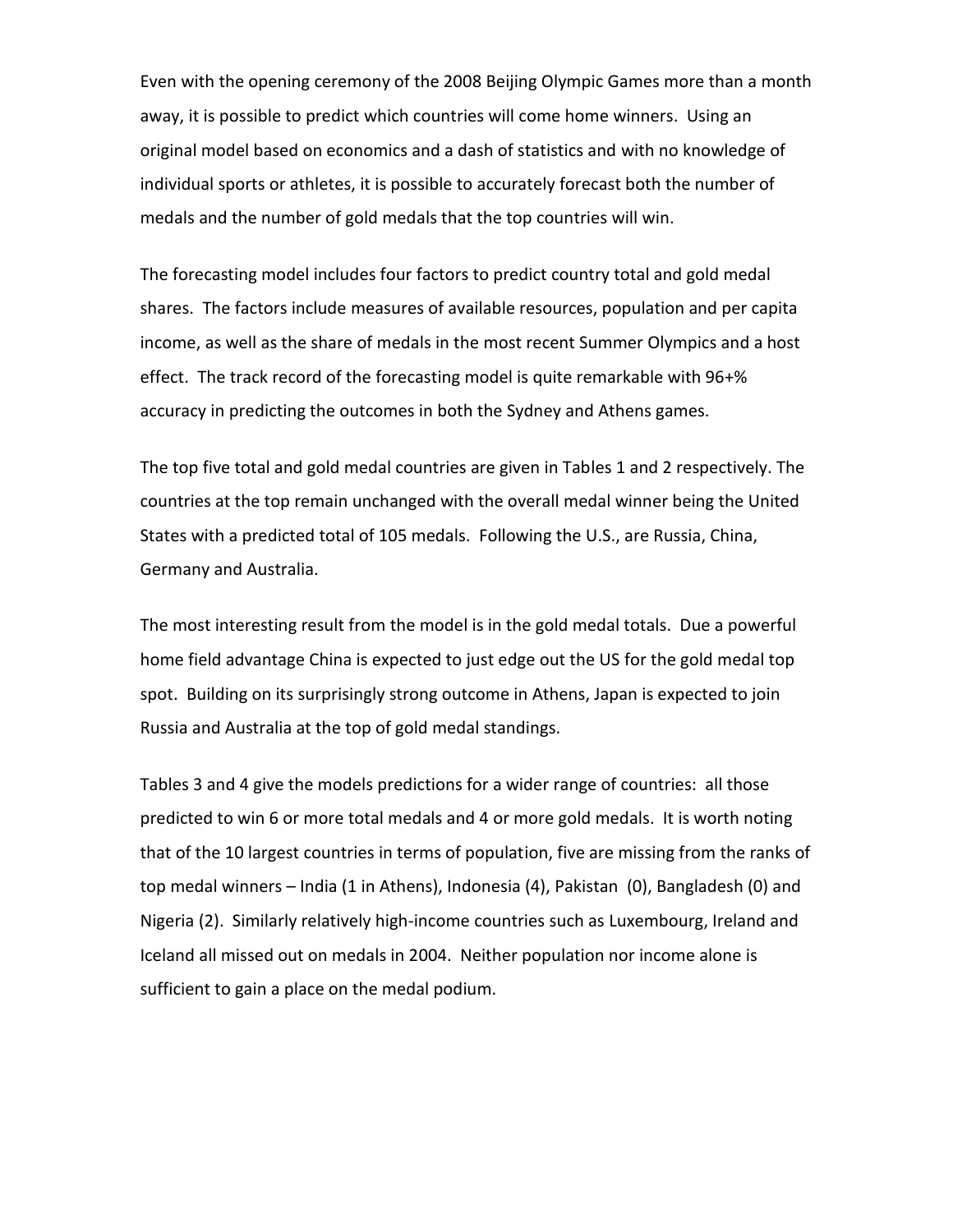|  |  |  |  | Table 1: Top 5 Medal Winning Countries |
|--|--|--|--|----------------------------------------|
|--|--|--|--|----------------------------------------|

|           | <b>Predicted Total Medals</b><br>in Beijing | Total Medals won in<br>Athens |
|-----------|---------------------------------------------|-------------------------------|
| U.S.      | 105                                         | 102                           |
| Russia    | 92                                          | 92                            |
| China     | 81                                          | 63                            |
| Germany   | 51                                          | 49                            |
| Australia | 49                                          | 49                            |

Table 2: Top 5 Gold Medal Winning Countries

|           | <b>Predicted Gold Medals</b><br>in Beijing | Gold Medals won in<br>Athens |
|-----------|--------------------------------------------|------------------------------|
| China     | 37                                         | 32                           |
| U.S.      | 36                                         | 36                           |
| Russia    | 25                                         | 27                           |
| Japan     | 17                                         | 16                           |
| Australia | 16                                         | 17                           |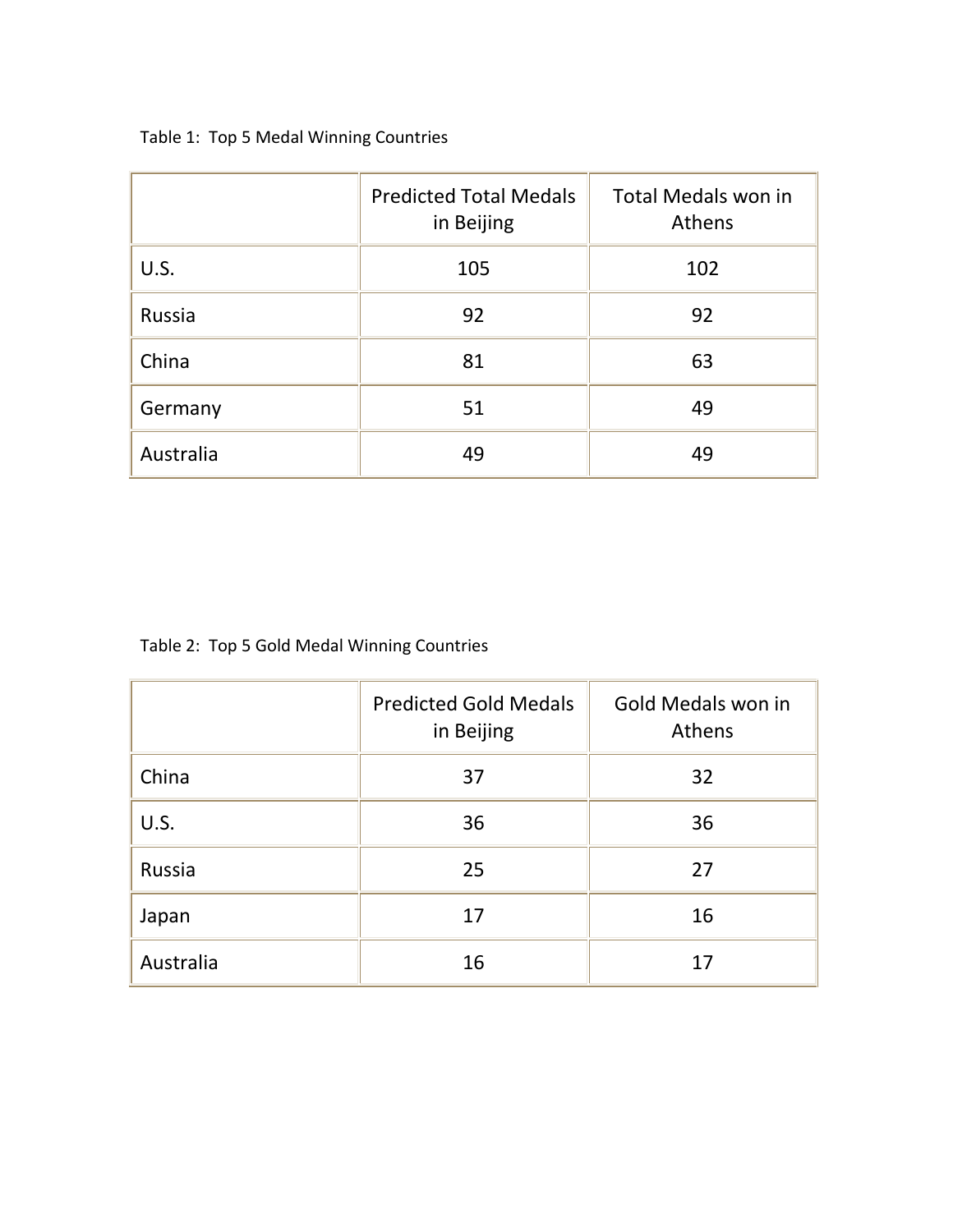#### *The Modeling Framework*

In an article published in the *Review of Economics and Statistics* jointly authored with Meghan Busse of the University of California – Berkeley, I describe the details of the medal prediction method.<sup>2</sup> We show that over the last 40 years, national Olympic medal totals have been driven by four distinct factors: population, per capita income, past performance, and a host effect. During the Soviet era there was a substantial additional boost for the Communist bloc, an effect which had completely dissipated by the Sydney games.  $3$ 

## *Size Matters*

Countries such as the US and Germany win large numbers of medals because they have both large populations and high per capita income (Gross Domestic Product per capita). Population matters because it gives a country more chances to have an athlete with the extraordinary natural ability that is necessary to become an Olympic champion. Income per capita matters because countries that are wealthier are more likely to have individuals or organizations that are willing to devote the financial resources necessary to develop Olympic medal contenders. For example, China wins more medals than France because its huge population more than compensates for its lower per capita income. Ethiopia and Sweden won the same number of medals in Athens because of the large population of Ethiopia (more than nine times greater) and the higher per capita income of Sweden (more than 200 times greater).

#### *History Will Repeat*

 $\overline{a}$ 

Past performance is another powerful, yet not perfect, predictor of Olympic success. Countries with above average performances in Athens are likely to continue to take home medals in the Beijing games. This bodes well for the U.S. China, Russia, and

<sup>&</sup>lt;sup>2</sup> Andrew B. Bernard and Meghan R. Busse,  $(2004)$  "Who Wins the Olympic Games: Economic Resources and Medal Totals", *Review of Economics and Statistics*, Vol. 86, no.1.

 $3 \text{ In fact, from 1960-1992, there was a large role played by the government of non-market economics such}$ as the Soviet Union and East Germany. Each Soviet satellite state was able to increase their medal share by almost 3 percentage points above the predictions of the four factor model. This effect is no longer important in determining country medal counts.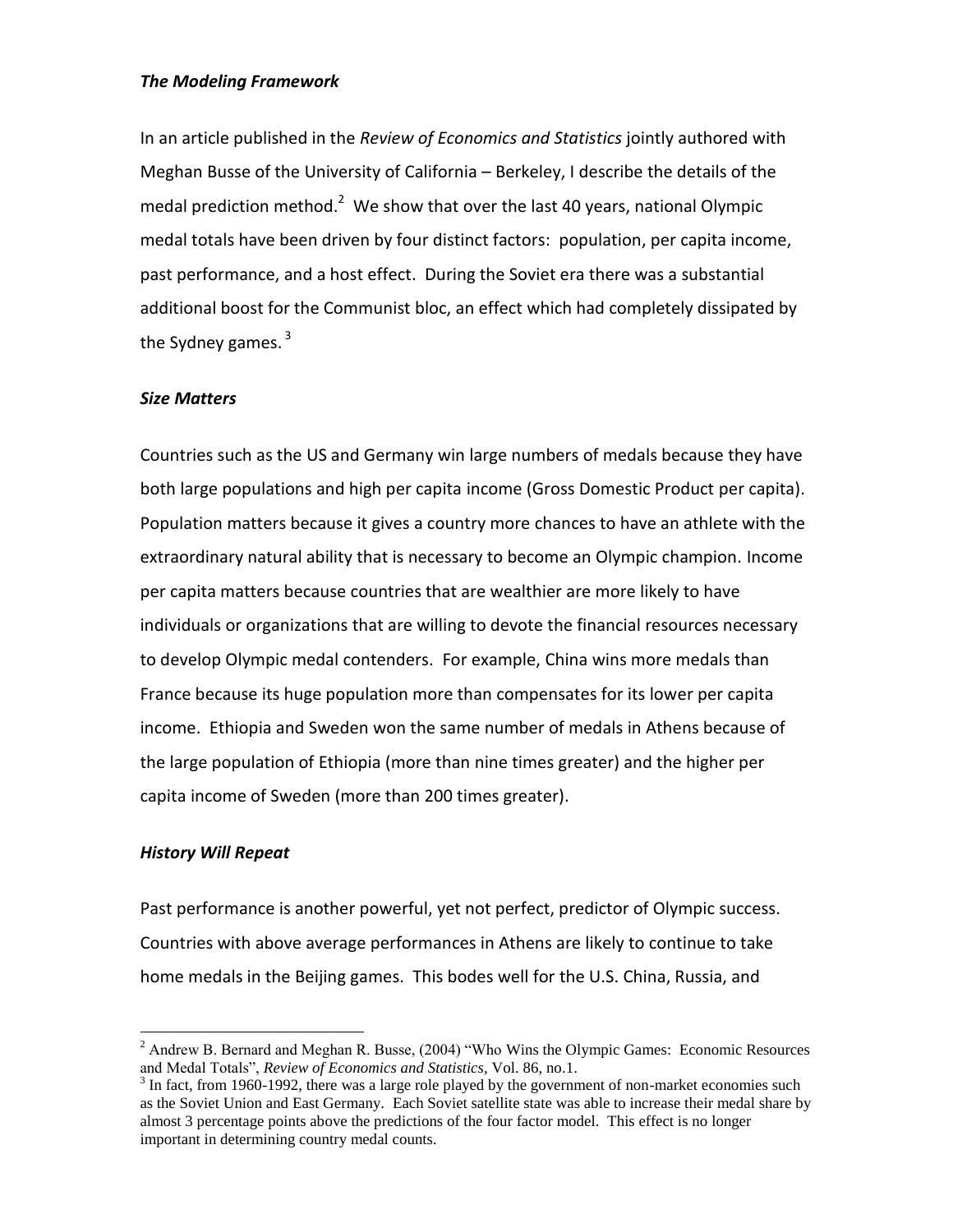Japan; all exceeded expectations in the Athens Games and their success should carry over into Beijing. On the downside Australia, Germany, and France all came in below expectations in 2004 and are likely to see similar lower medal totals.

#### *The Gold Goes to the Host*

The host effect is typically an important determinant of total and gold medal counts. China stands ready to greatly benefit in terms of its overall medal count and especially its coveted gold medal total. The model predicts that China will win 81 medals, 18 more than its already substantial haul of 63 medals in the 2004 games. One caveat is Greece showed no evidence of a host bounce in the Athens games.

The real boon for China will come in the form of gold medals. China is expected to add 5 gold medals to its already hefty total due to its role as host. The cheering crowds may make the difference in the sprint to the finish.

## *Setting Expectations*

Perhaps the best use of the model is to set expectations for the upcoming games for each country. National Olympic committees are often excessively optimistic in advance of the Games, promising a large haul of total medals and gold medals from their athletes. As a result, many countries leave the Games disappointed in their performance. The model gives an unemotional benchmark for individual country performance. It tells us what we should expect from the leading medal-winning countries based on their resources and past performance and gives us a useful benchmark for national Olympic success or disappointment.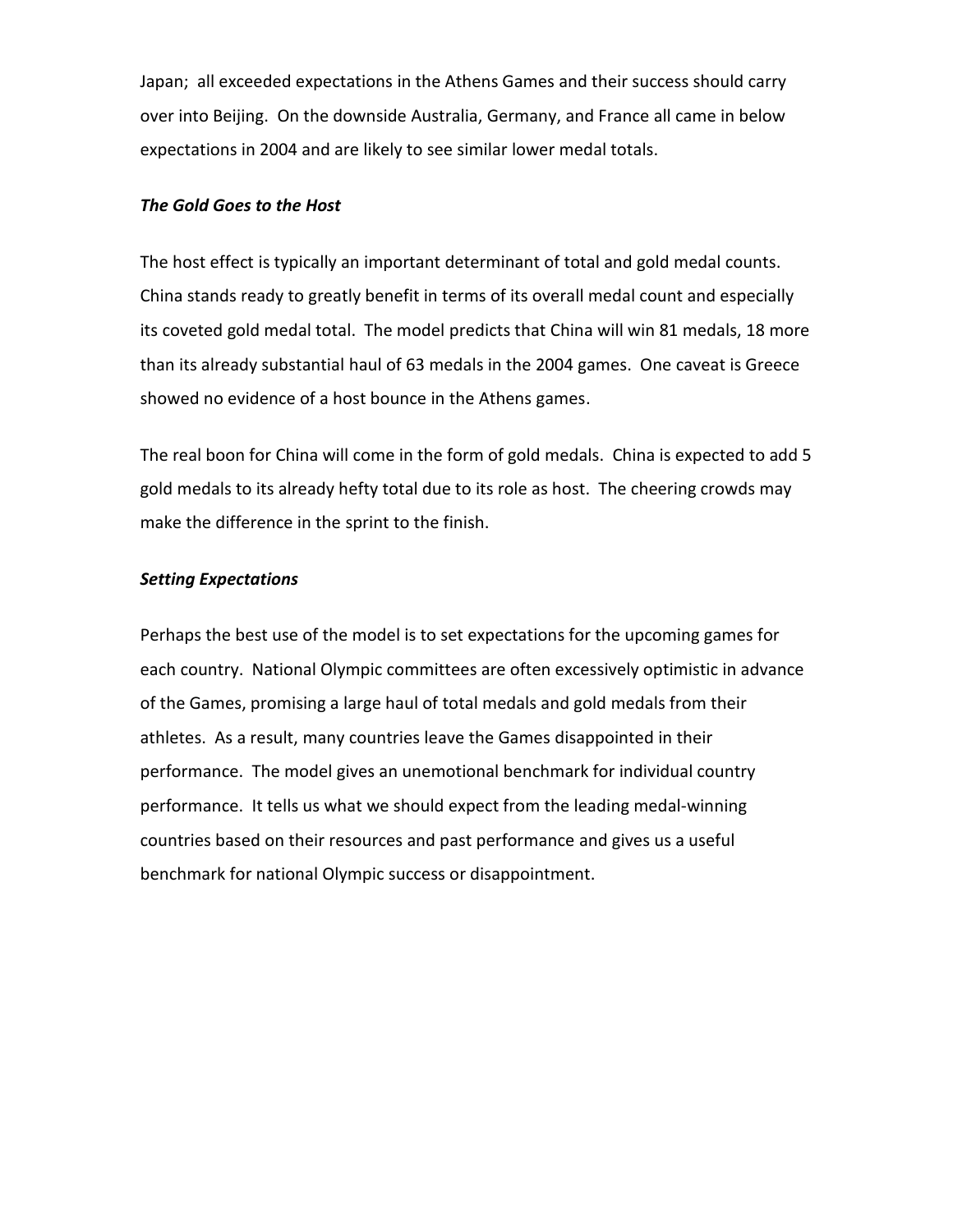# Table 3: Predicted Total Medals

(shown for countries winning 6 or more total medals)

|                           | <b>Predicted Total</b>   |
|---------------------------|--------------------------|
|                           | <b>Medals in Beijing</b> |
| <b>United States</b>      | 105                      |
| <b>Russian Federation</b> | 92                       |
| China                     | 81                       |
| Germany                   | 51                       |
| Australia                 | 49                       |
| Japan                     | 40                       |
| France                    | 34                       |
| Italy                     | 33                       |
| <b>United Kingdom</b>     | 31                       |
| Korea, Rep.               | 31                       |
| Cuba                      | 25                       |
| Netherlands               | 22                       |
| Ukraine                   | 22                       |
| Spain                     | 20                       |
| Romania                   | 17                       |
| Hungary                   | 15                       |
| Greece                    | 15                       |
| Canada                    | 13                       |
| <b>Belarus</b>            | 11                       |
| <b>Brazil</b>             | 11                       |
| Turkey                    | 10                       |
| Poland                    | 9                        |
| <b>Bulgaria</b>           | 9                        |
| Denmark                   | 8                        |
| Thailand                  | 8                        |
| Sweden                    | 7                        |
| Austria                   | 7                        |
| <b>Czech Republic</b>     | 6                        |
| Argentina                 | 6                        |
| Kazakhstan                | 6                        |
| South Africa              | 6                        |
| Iran                      | 6                        |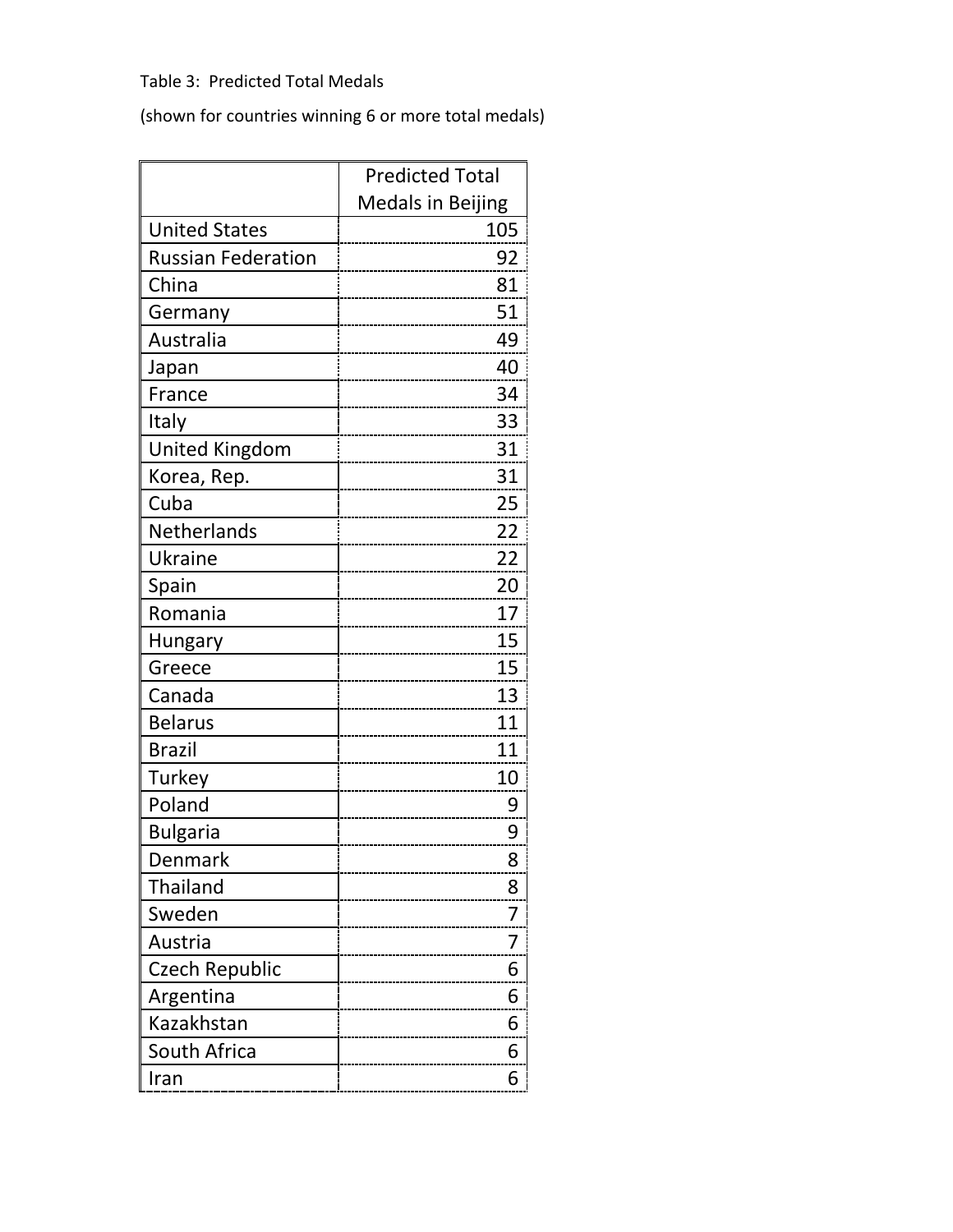Table 4: Predicted Gold Medals (shown for countries winning 4 or more gold medals)

|                           | <b>Predicted Gold Medals</b> |
|---------------------------|------------------------------|
|                           | in Beijing                   |
| China                     | 37                           |
| <b>United States</b>      | 36                           |
| <b>Russian Federation</b> | 25                           |
| Japan                     | 17                           |
| Australia                 | 16                           |
| Germany                   | 14                           |
| France                    | 12                           |
| Italy                     | 10                           |
| <b>United Kingdom</b>     | 10                           |
| Korea, Rep.               | 9                            |
| Ukraine                   | 7                            |
| Cuba                      | 6                            |
| Hungary                   | 6                            |
| Romania                   | 6                            |
| <b>Brazil</b>             | 6                            |
| Greece                    | 5                            |
| Canada                    | 4                            |
| Norway                    | 4                            |
| Netherlands               | 4                            |
| Sweden                    | 4                            |
| Spain                     | 4                            |